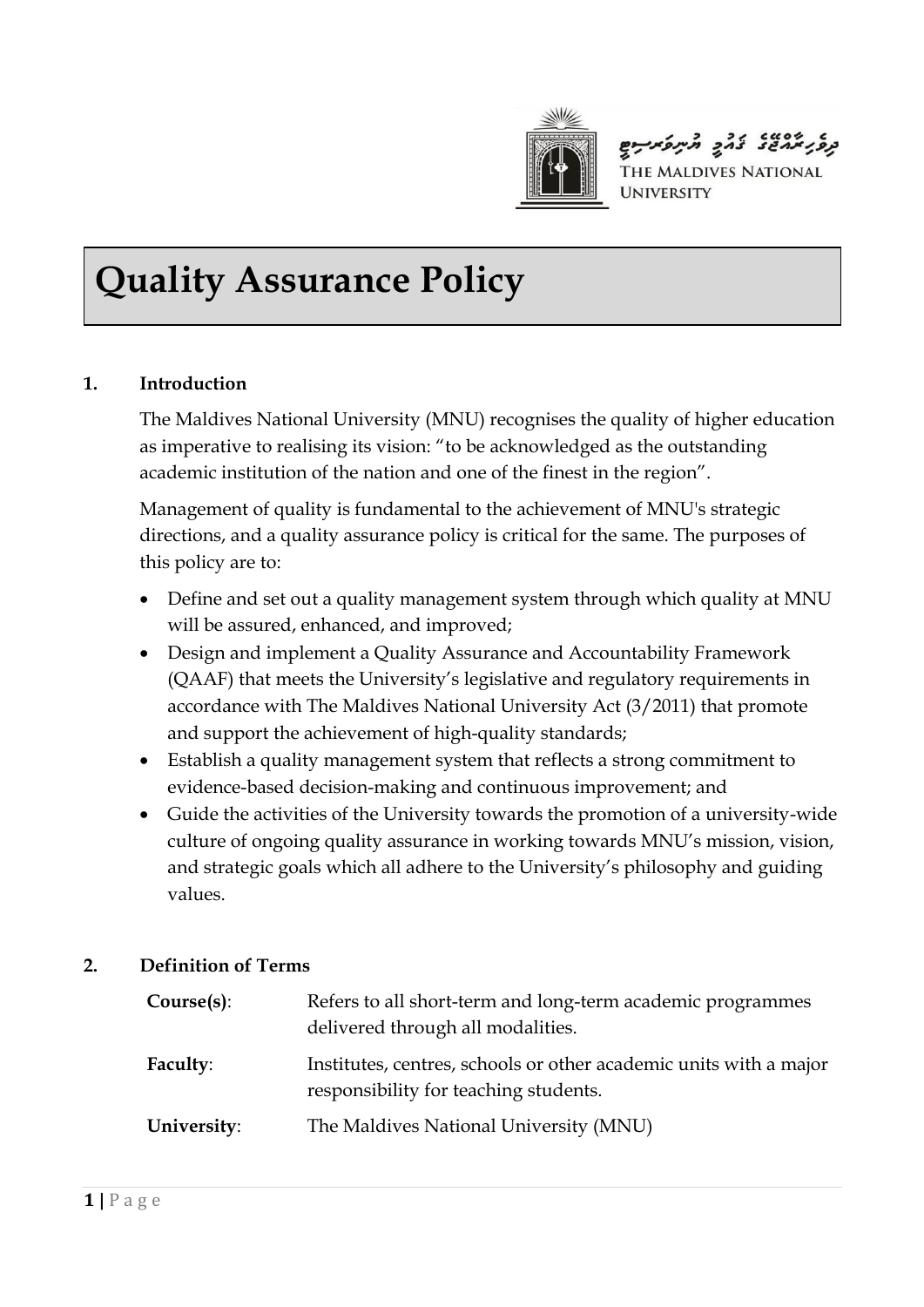### **3. Statement of Policy**

MNU commits to continually strive for excellence and create a consciousness of quality standards and best practices, promote adherence and compliance for the efficient and effective delivery of learning, teaching, research, administration, and in the overall governance of the University as per The Maldives National University Act, with a commitment for continuous improvement.

#### **4. Scope**

This policy applies to:

- 4.1 All governance bodies/committees and operational committees of the University;
- 4.2 All staff of the University in exercising their designated responsibilities and leadership to embed a culture of quality assurance and quality improvement across the University as a whole;
- 4.3 All students enrolled in the University;
- 4.4 All policies and processes governing the University; and
- 4.5 All teaching, learning, research, extension and administrative processes of the University.

### **5. Policy Implementation**

The Vice Chancellor shall oversee the implementation of this policy.

The Vice Chancellor will appoint a Quality Assurance Controller who will lead the implementation of this policy.

### **6. Key Principles Underpinning the Policy**

Quality assurance is critical for the effective and efficient functioning of the University and necessitates a strong mechanism based on sound principles that promote quality standards. As such, the below ten principles underpin this policy:

- 6.1 **Fairness & equity** establishing fairness and equity in all services provided;
- 6.2 **Developmental process** ensuring quality assurance and enhancement are ongoing developmental processes;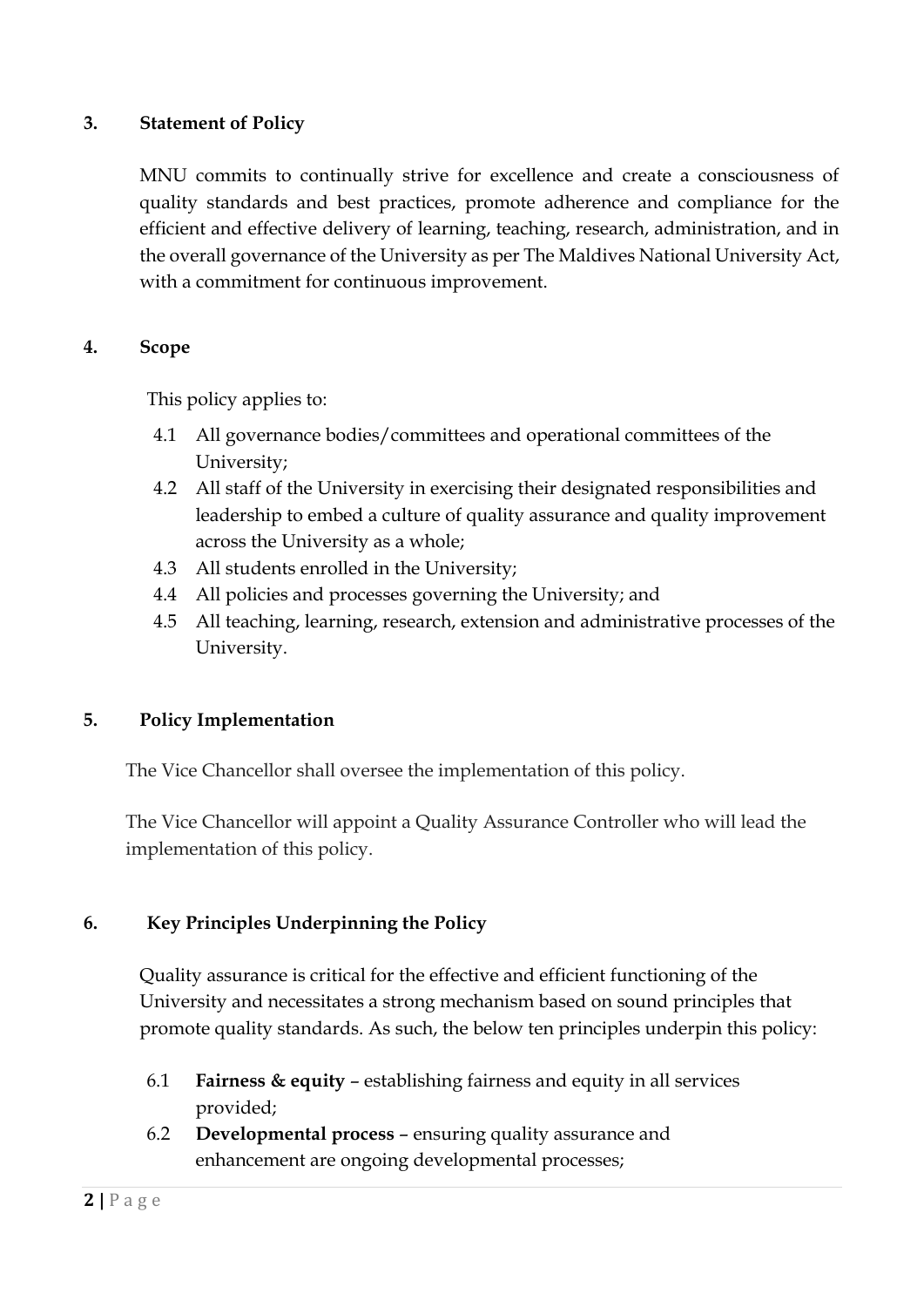- 6.3 **Continuous improvement** practising continuous improvement as a top priority in all aspects of the University's functions;
- 6.4 **Risk-management** supporting resilient continuity planning processes to manage unexpected interruptions to the functioning of The University;
- 6.5 **Stakeholder engagement** adopting multi-stakeholder engagement to ensure relevance and wider participation in its quality assurance processes;
- 6.6 **Self-assessment and reflection** fostering an ethos of critical selfassessment and evaluation of its performance at individual, team, and institutional levels;
- 6.7 **Evidence-based** making decisions based on systematically collected evidence;
- 6.8 **Standards** setting quality standards, accountability, and transparency that adhere to local and international requirements;
- 6.9 **Benchmarking** assessing performance and monitoring standards by adopting relevant global good practices; and
- 6.10 **Collegiality** applying procedures that reflect collegiality through collaboration, peer review, and decision-making.

## **7. Roles and Responsibilities of Staff and Students**

Responsibility for quality assurance and enhancement lies with all members of staff in the various academic and support services in the University. The major drivers of this policy are the University staff and students.

## **7.1 Roles of Staff**

To assure and enhance the quality of academic provision and support services, the University staff shall:

- 7.1.1 Be professional in the conduct of their duties.
- 7.1.2 Adequately prepare for academic undertakings and execute the same with the utmost professionalism;
- 7.1.3 Provide students with appropriate learning experiences conducive for the development of their competence in areas that underpin teaching, research, community service and student support;
- 7.1.4 Dutifully adhere to provisions of the University's policies and procedures;